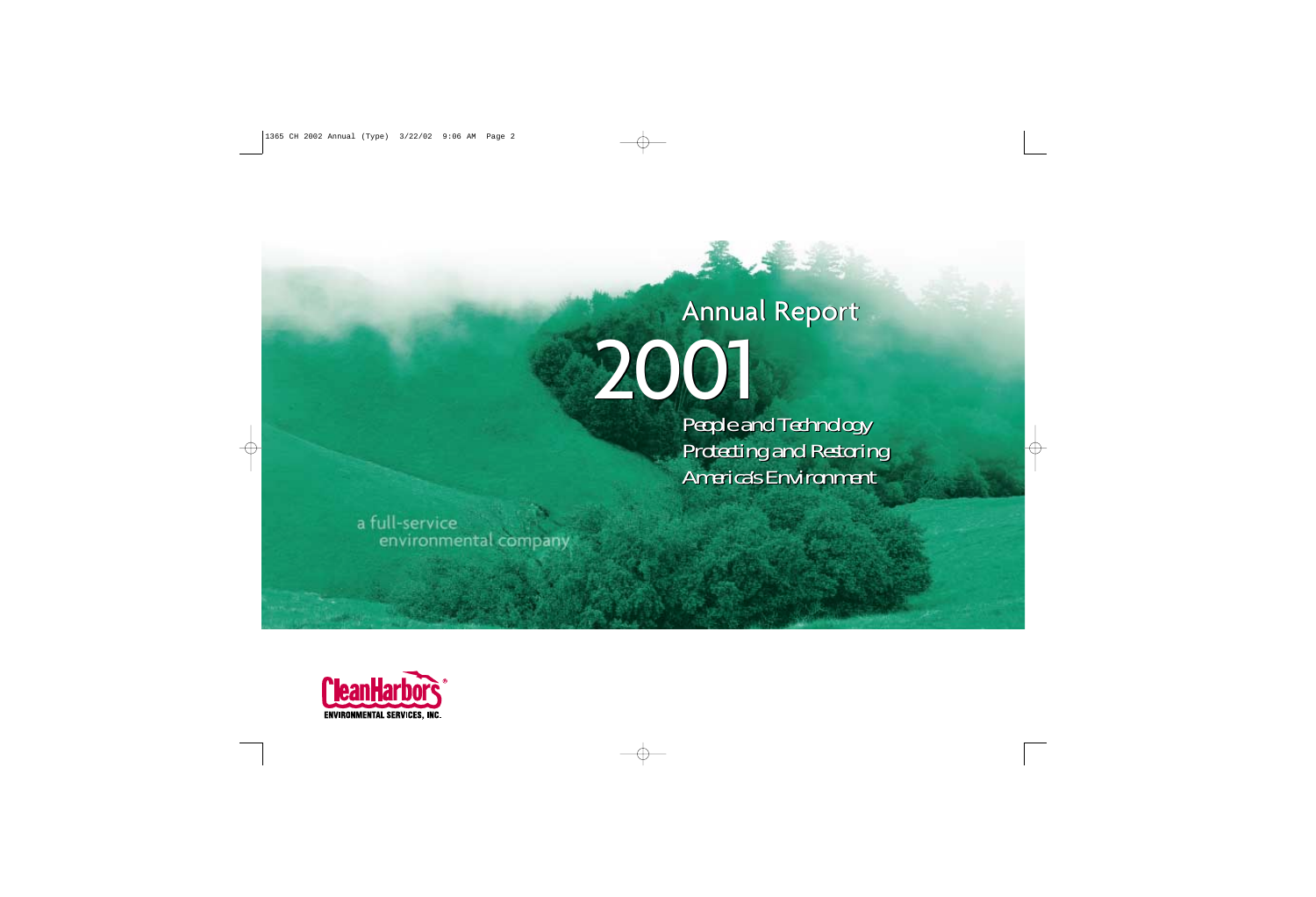Dear Shareholder:

2001 was a pivotal year for Clean Harbors because it set the stage for what we believe will be the most significant positive event for the Company since it was founded 22 years ago. In essence, the Company has emerged as the leader of our industry, and we are now prepared to bring our leadership to a higher level.

**In 2001, the Company reported record revenue of \$251 million.** But the Clean Harbors Balance Sheet demonstrates something far more significant than just one year's performance. It reflects the culmination of the steady momentum we have achieved over the past four years, based on our well-executed growth strategy.

- The Company's revenue growth for the past four years has been 8% compounded annually.
- Even with the economy in recession in 2001, Clean Harbors increased its non-emergency base revenue by approximately \$7 million as we increased our share of the environmental market.
- EBITDA grew 16.6% year-over-year, and for the past four years has grown over 200% , from \$9.5 million to \$29 million at year's end.
- Free-cash flow for 2001 was \$17.8 million, and the Company used that strong cash flow to reduce debt substantially. **Clean Harbors has reduced its debt by a total of \$21.5 million in the past two years.**
- Accounts receivable are in the best shape in more than a decade and Days' Sales Outstanding (DSOs) have been steadily decreasing.

Most importantly, we have demonstrated to the marketplace that **we are the undisputed leader in technology innovation.** Clean Harbors is deploying our enhanced proprietary waste management software (WIN), which is Web-enabled, by utilizing Micosoft.net

technologies. This will allow Clean Harbors to further streamline the Company's business processes and serve our customers more efficiently.

As this Annual Report goes to press, the success of our business model and the tremendous capabilities of our proprietary technology systems are being applied to an exciting new initiative.

On February 25, 2002, Clean Harbors announced that we had signed a definitive agreement to acquire the Chemical Services Division of Safety-Kleen Corp. (CSD/SK) for \$46.3 million in cash and the assumption of certain environmental liabilities of approximately \$265 million. Based on current information and subject to additional duediligence review, we would expect the combined company to generate approximately \$750 million in annual revenue and make **Clean Harbors North America's largest environmental-services company.** 

By applying our sophisticated IT systems to the CSD/SK business, we expect to improve service to our combined customers and achieve substantial cost efficiencies and dramatic gains in productivity. Closure of this transaction will require completion of due-diligence, financing, approval of the Bankruptcy Court and other regulatory approvals. At this juncture, we are optimistic that we will successfully complete all these steps by the 3rd quarter of 2002.

As we close our report on 2001, we have entered 2002 with tremendous potential to return even higher shareholder value to our investors. We will continue to communicate our progress to all of our stockholders.

Yours truly,

*Alan S. McKim Gene Cookson President, Chief Executive Officer, Executive Vice President, Chairman of The Board Chief Operating Officer*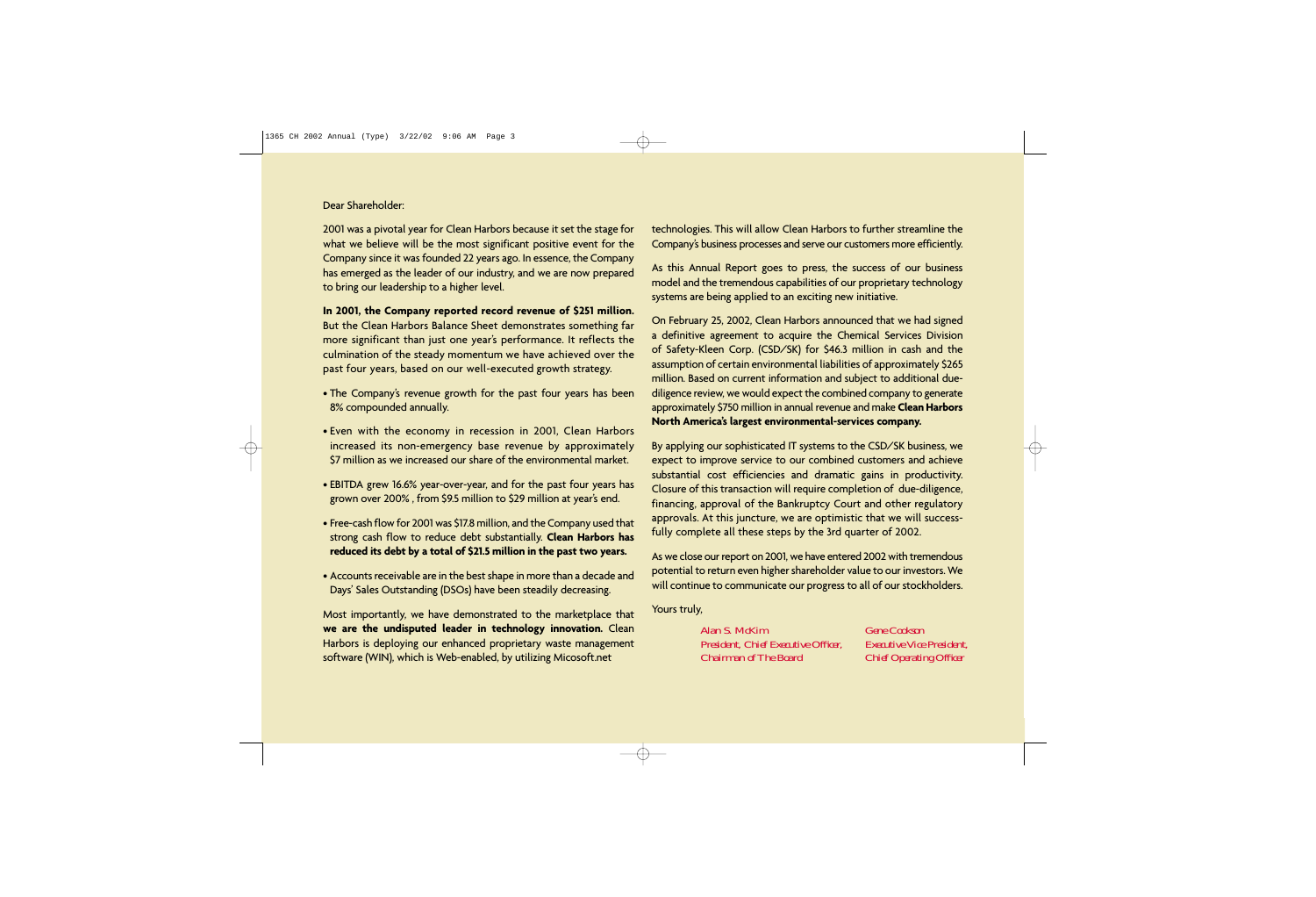## *A Remembrance and a Tribute*

For any American company to properly reflect on the last year, it is essential to pause from our business pursuits to note the most tragic event of our lifetime. All Clean Harbors employees were deeply shocked and saddened by the cruel attack on America on September 11th. Our thoughts and prayers are with all the families who lost loved ones as a result of this brutal and senseless aggression against humanity and civilization.

We also wish to pay tribute to all the citizens of the world who rose above this catastrophe to provide aid and comfort to the victims of terrorism. We particularly want to acknowledge the brave firefighters, police officers, rescue workers and our fellow Clean Harbors employees who responded to the World Trade Center site and diligently continue to provide essential services at the disaster scene.

## *On Behalf of All Clean Harbors Employees*



## *Commitment. Leadership. Confidence.*

Since 1980, Clean Harbors Environmental Services, Inc. has grown to be one of the nation's largest and most trusted providers of environmental services. Offering a wide range of on-site services, from emergency response to lab chemical packing (CleanPack®), as well as transportation and disposal services, Clean Harbors is an innovative leader, committed to preserving our natural environment and adhering to strict government regulations.

Our clients include a majority of the *Fortune 500* companies; many major utilities, oil, pharmaceutical and chemical companies; the high-tech and biotech industries; and numerous local, state and federal government agencies. While these customers come from different backgrounds and industries, they all share one thing in common: confidence, knowing that their environmental or waste disposal needs are being handled with the utmost care, timeliness and efficiency.

We invite you to learn more about Clean Harbors. You'll discover a company with the *Vision, Services, Responsiveness and Reliability* to continue to make a positive impact in environmental management.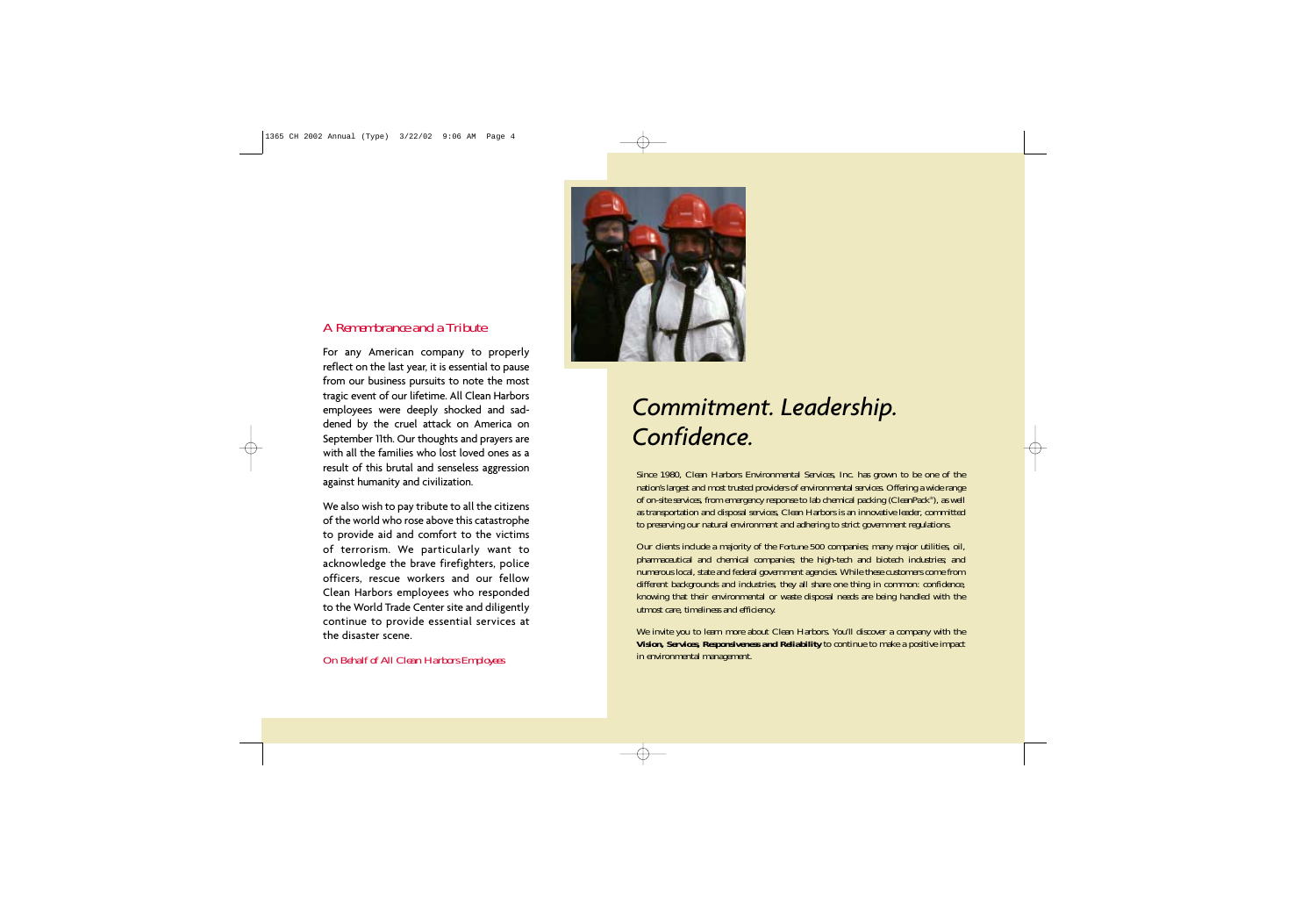## Vision Vision *Realizing Our Vision of Service and Success Realizing Our Vision of Service and Success*

a better world,

a better environment

customer confidence

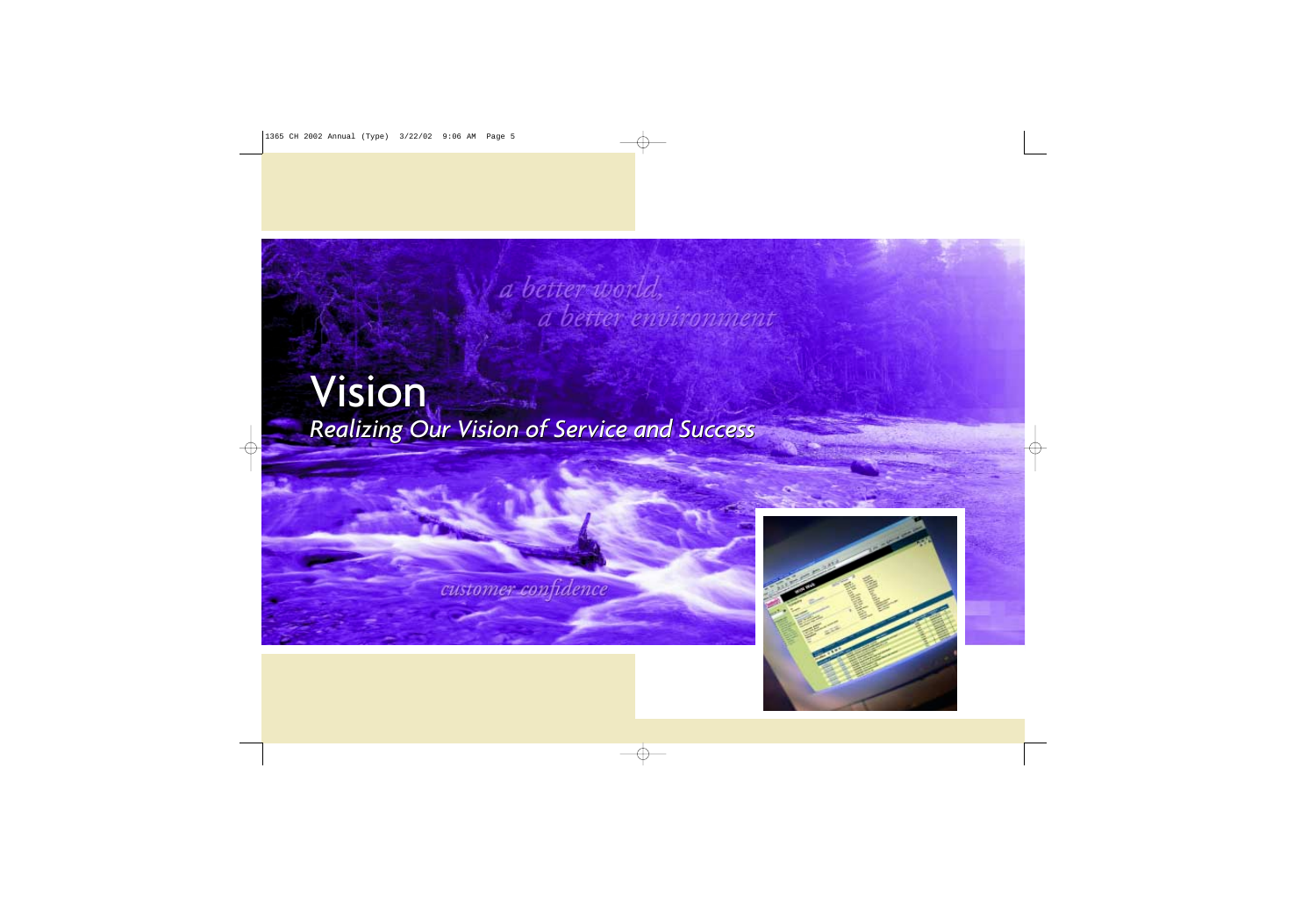

This past year marked significant growth for Clean Harbors as we achieved new highs in profitability, enhanced our Web-based capabilities and expanded our geographic reach, which together will strengthen our position as the most progressive leader in environmental management.

*Improving the bottom line.* Clean Harbors posted record results and continued to improve our leadership position despite a softening economy. We were able to sustain year-over-year revenue growth, maintain profitability, and generate healthy revenue flow. With over \$251 million in revenue for 2001, Clean Harbors clearly executed on our growth strategy and built strong momentum heading into 2002.

*Leveraging technology.* In 2001, Clean Harbors continued its commitment to technology. By developing and deploying new software and Web-enabled tools, we've improved the level of service and value we provide our customers, while creating opportunities for growth and expansion.

*WIN (Waste Information Network) —* "Accessibility" and "scalability" are two key goals of the networked systems that support our business. In 2001, we began an extensive project of making all Clean Harbors' systems Web-based. Employees have on-demand access to the critical resources they need to perform their jobs faster and more efficiently. And because the systems are Web-based, Clean Harbors has the scalability to add new employees and facilities without having to invest in more hardware and software.

This powerful network is a credit to Clean Harbors' in-house information technology team that not only performs most of the programming, but hosts our Internet and intranet. By supporting our WIN system internally, we can dramatically reduce costs and more effectively troubleshoot problems before they affect our day-today operations.

*Beacon —* Clean Harbors also introduced our new Beacon system. Unlike most customer relationship management software,

Beacon uniquely integrates sales with operations. Beacon puts the management of our business at the fingertips of sales and key operations employees, who interact with customers on a daily basis. Beacon also ensures that field personnel receive the critical support they need to better serve the customer.

*Stretching our boundaries.* Our continued ability to offer comprehensive services on a national scale is a distinct advantage, both in attracting and serving organizations, and expanding into new markets. Clean Harbors' expanded service area allows us to provide the fast and comprehensive waste management customers depend on.

*Protecting the environment.* Our vision would not be completely realized if we did not continue to make inroads in protecting and preserving our natural environment. We are constantly pursuing safer methods for the proper handling of both hazardous and non-hazardous waste streams.

*The Clean Harbors Vision*

*To be recognized by our customers as the premier supplier of a broad range of environmental services whose quality, responsiveness, customer service, risk-containment systems and disciplines are second to none.*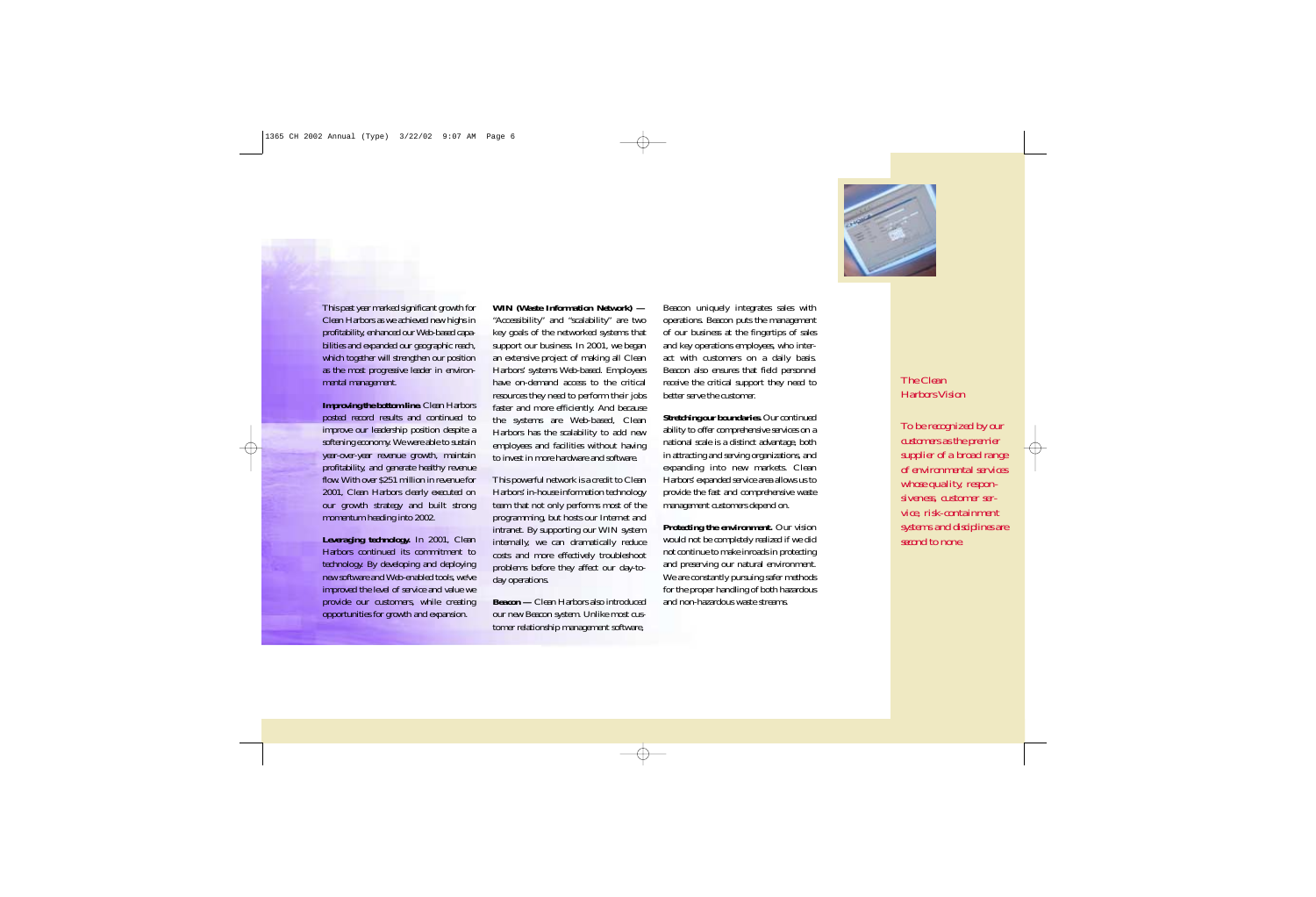*By effectively applying technology to our business, Clean Harbors can reduce costs, shorten response times and improve service for every customer nationwide.*



There's a reason Clean Harbors is the nation's premier environmental service company: We're never satisfied. In addition to providing traditional waste management and environmental services, Clean Harbors continues to introduce innovative services that cover every aspect of waste management, even those that our customers may not be familiar with—yet. By exploring, testing and perfecting leading-edge solutions, we can reduce operational costs, quicken response times and dramatically improve customer service. That's how we earn customer confidence.

*Providing end-to-end waste and environmental management.* First and foremost, Clean Harbors is a full-service company, offering the comprehensive services to meet today's changing requirements. Our many offerings include:

• *Environmental Site Services —* Whether it's in the tank, the trench, the separator or on the mill floor. Clean Harbors has the experience to get the

customer's operation back on line. With over 400 field technicians trained to follow the highest health and safety procedures, we not only limit the customer's liability exposure, but we keep the site in full compliance with a variety of regulatory requirements.

• *Waste Transportation and Disposal —* With seven company-owned-andoperated TSD facilities that cover a broad range of disposal technologies, Clean Harbors is the single source for waste disposal. Hazardous and non-hazardous recyclers, landfills, incinerators and treatment facilities have been rigorously audited to bring a complete range of alternatives to our customers.

Clean Harbors maintains over 5,000 waste stream disposal options. From an exotic water-reactive waste or a typical paint or oil waste, our established network provides superior speed of service with selections by lowest cost or technology.

- *CleanPack® Laboratory Chemical* **Packing** — Clean Harbors' national lab-pack program provides for the proper handling, packaging, transportation and disposal of hazardous chemicals. Our highly trained chemists are skilled in chemical recognition and compatibility. Their expertise assures that customers are in full compliance with the latest EPA and DOT regulations.
- *Clean Harbors' Premier Onsite Services Apollo Program —* Bringing our expertise and resources right to the customer, Clean Harbors' Apollo Program is a total waste management solution and serves the dual purpose of not only improving customers' waste stream management, but making their entire environmental program safer, more cost-effective and self-sufficient. Clean Harbors' skilled technicians work on site in tandem with customers to deliver proper waste transportation and disposal, lab chemical packing (CleanPack®), industrial cleaning and maintenance, and more.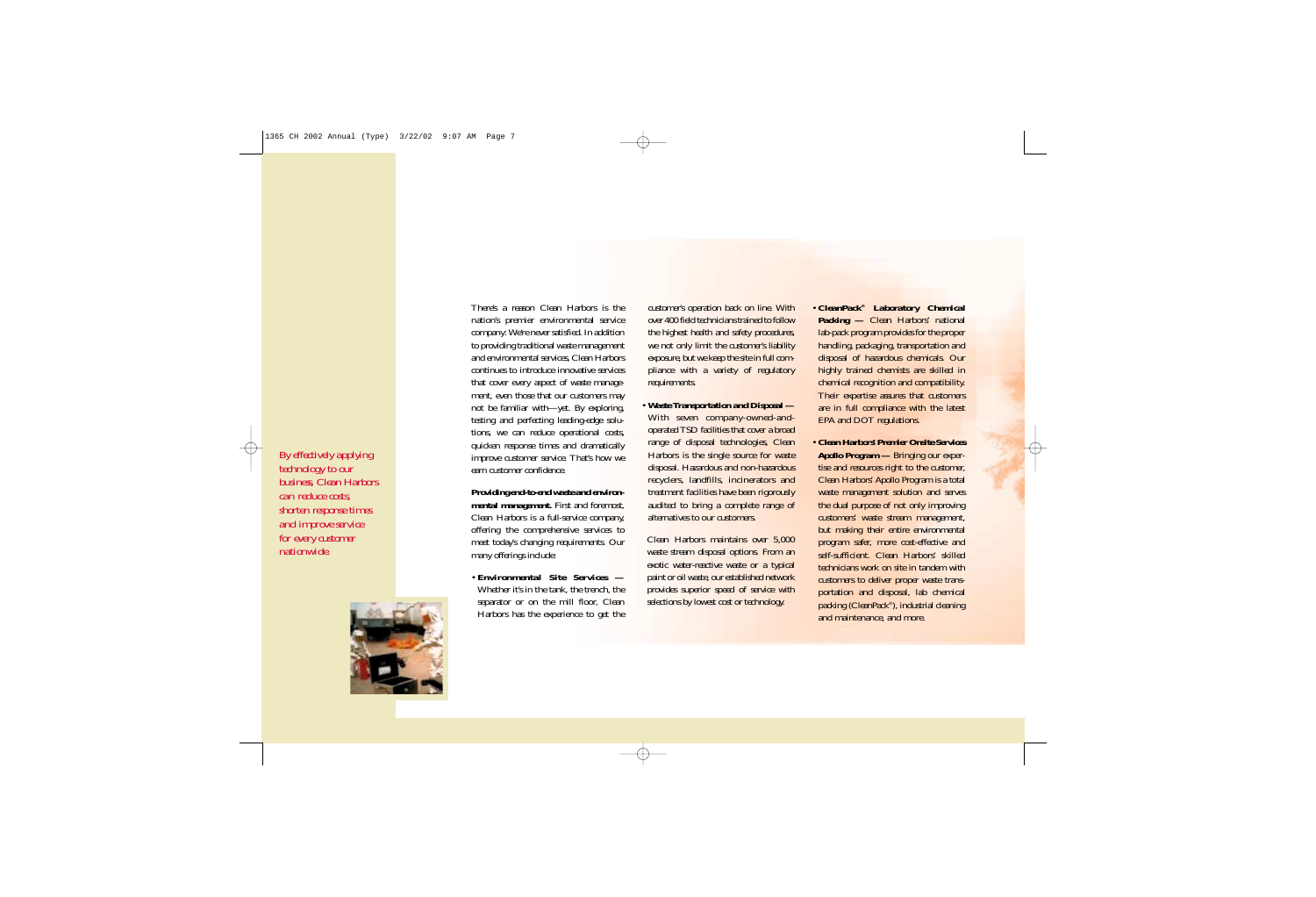



## Full-Service Full-Service *People and Technology Serving the Nation People and Technology Serving the Nation*

# listening to customers<br>and providing support

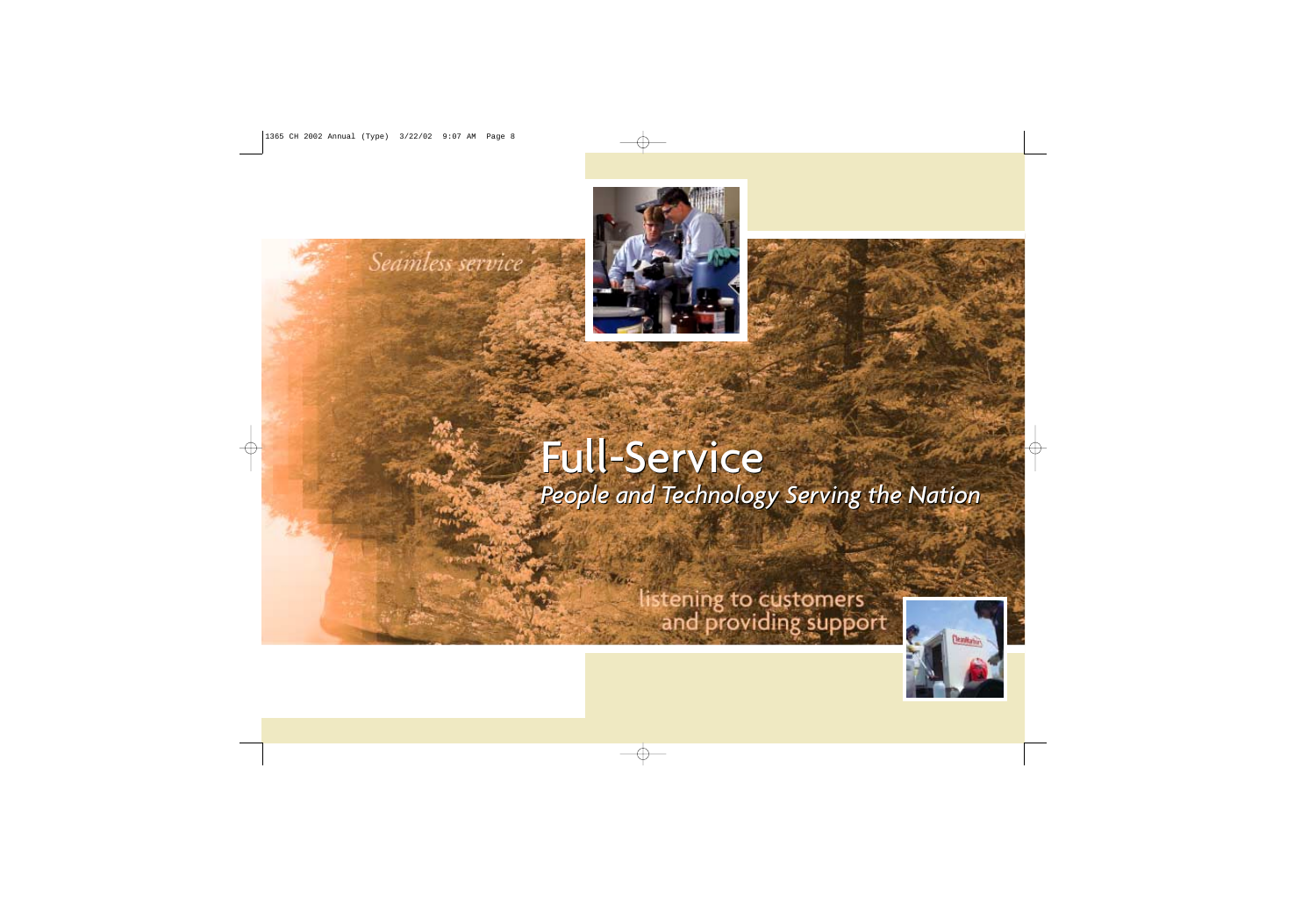

## achieving success

## Responsiveness Responsiveness and Reliability and Reliability

## *Responding to the Call*

Responding to the customer, quickly and efficiently, is something we take great pride in. It can be traced back to our founding, when Clean Harbors first focused on the emergency response needs of the chemical and petroleum industries. Our original philosophy was to provide the best-trained, hardest-working environmental professionals who would utilize innovative technologies and methods to greatly improve the customer experience. That still applies today — more than ever before.

That standard of care and quality made Clean Harbors a primary environmental responder to major natural disasters, fires and significant accidents for the past 15 years — and we will continue to be on the frontline, protecting the nation's safety, health and environment.

But responsiveness is more than timeliness. It's listening to the customer's concerns and providing comprehensive, customized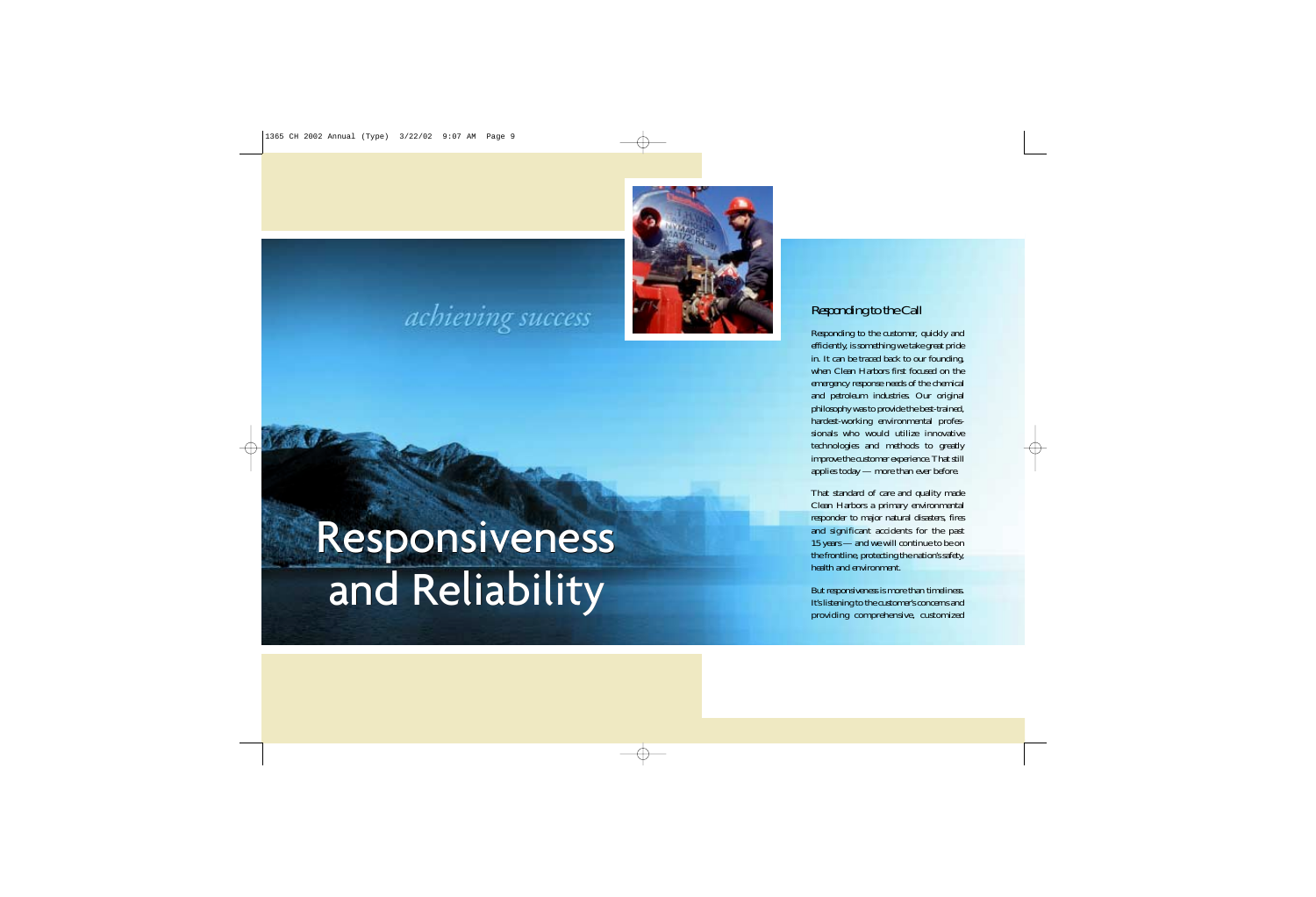solutions tailored to meet his exact needs. Clean Harbors takes the most complex challenges and solves them simply, quickly and safely with the highest level of service in the industry.

## *Reliable Performance for the Long Haul*

As we look ahead to 2002, Clean Harbors will continue to pursue new techniques, products and systems to further position us as the premier North American environmental services provider. However, one aspect of our operation will never change, and that's the reliability that comes with every project, every job.

Key to upholding that reliability is remaining true to the environment. We will continue to protect and conserve our precious land, water and air resources to the best of our abilities. All of our facilities and field activities will continue to adhere to the

highest standards of safety and compliance for the benefit of our employees, customers and their surroundings.

We've enjoyed tremendous success since our inception, but we will always remember what helped us get there — and that's earning the trust and confidence of each and every customer, partner, shareholder and employee.

## *Homeland — the Honor to Serve and Protect*

While overall 2001 was a very successful year for Clean Harbors, it was also a very emotional time as we joined the entire world in coping with the events of 9/11.

Within hours of the World Trade Center tragedy, Clean Harbors dispatched an Environmental Emergency Response team and 24-hour mobile command center to help clean, decontaminate and restore the

devastated area. More than 140 Clean Harbors employees worked round the clock, seven days a week at Ground Zero, providing decontamination services and hygiene stations to support the rescue teams.Today, Clean Harbors continues to play a significant role supporting the recovery and cleanup efforts.

We were also called in to help during the anthrax attack, performing decontamination and remediation services at a number of private businesses and government offices, including two major national television networks and the nation's largest mail-sorting facility.

We give our praise and thanks to the many workers, volunteers and companies who came together in these critical times of need. Their tireless efforts have been an inspiration to us all.

*"I want to thank your firm for your support of Con Edison in our efforts to recover from the Trade Center tragedy. Con Edison is grateful for your responsiveness to our needs and the quality of your work. It's unfortunate that it takes an event like this for us to be reminded of your commitment."*

*– Al Wassler Vice President of Purchasing, Con Edison*

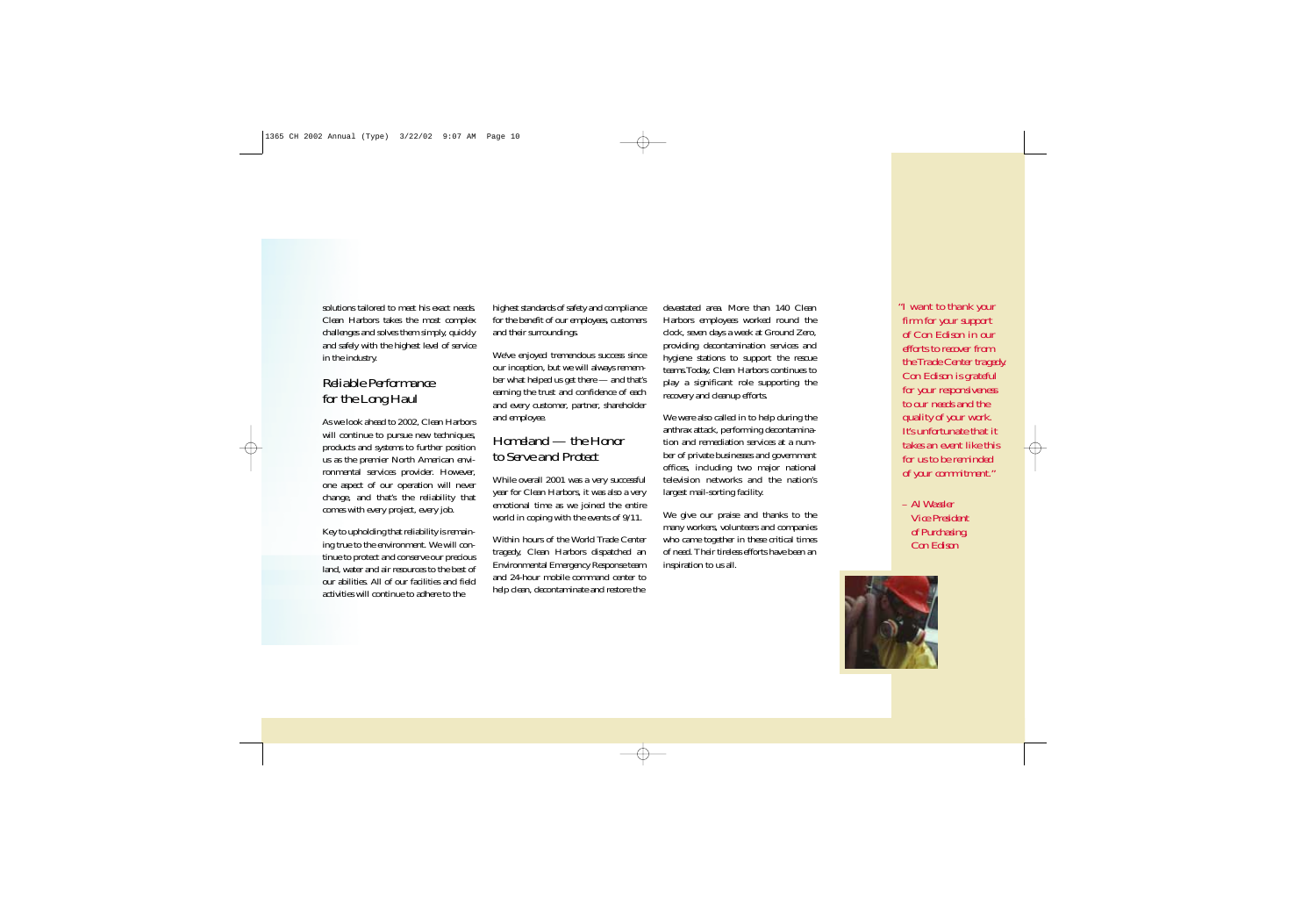## Selected Financial Data

| <b>Income Statement Data</b>                                                 | 2001        | 2000        | 1999           |  |  |  |  |  |
|------------------------------------------------------------------------------|-------------|-------------|----------------|--|--|--|--|--|
| • Revenues                                                                   | \$251,601   | \$233,466   | \$202,965      |  |  |  |  |  |
| • Cost of revenues                                                           | 178,085     | 166,303     | 149,637        |  |  |  |  |  |
| · Selling, general and administrative expenses                               | 44,460      | 42,238      | 37,190         |  |  |  |  |  |
| • Depreciation and amortization<br>of intangible assets                      | 11,113      | 10,656      | 9,501          |  |  |  |  |  |
| • Income from operations                                                     | 17,943      | 14,269      | 6,637          |  |  |  |  |  |
| • Interest expense, net                                                      | 9,991       | 9,167       | 8,599          |  |  |  |  |  |
| • Income (loss) before provision for<br>(benefit from) income taxes          | 7,952       | 5,102       | (1, 962)       |  |  |  |  |  |
| • Provision for (benefit from)<br>income taxes                               | 2,412       | (2,016)     | 282            |  |  |  |  |  |
| • Net income (loss)                                                          | 5,540<br>\$ | \$<br>7,118 | (2, 244)<br>\$ |  |  |  |  |  |
| • Basic earnings (loss) per share                                            | 0.45<br>\$  | 0.60<br>\$  | (0.25)<br>\$   |  |  |  |  |  |
| • Diluted earnings (loss) per share                                          | 0.40<br>\$  | \$<br>0.59  | \$<br>(0.25)   |  |  |  |  |  |
| • Weighted average number of<br>common shares outstanding                    | 11,404      | 11,085      | 10,649         |  |  |  |  |  |
| • Weighted average common shares<br>plus potentially dilutive common shares  | 12,676      | 11,305      | 10,649         |  |  |  |  |  |
| <b>Financial Data</b>                                                        |             |             |                |  |  |  |  |  |
| • Earnings before interest, taxes,<br>depreciation and amortization (EBITDA) | \$29,056    | \$24,925    | \$16,138       |  |  |  |  |  |
| • Working capital                                                            | \$11,279    | \$16,421    | \$14,565       |  |  |  |  |  |
| • Total assets                                                               | \$151,721   | \$149,568   | \$145,247      |  |  |  |  |  |
| • Long-term obligations, less current portion                                | \$49,410    | \$65,322    | \$73,497       |  |  |  |  |  |
| • Stockholders' equity                                                       | \$49,569    | \$41,635    | \$34,171       |  |  |  |  |  |

## **Directors**

### **Alan S. McKim**

President, Chief Executive Officer and Chairman of the Board, Clean Harbors, Inc.

**John P. DeVillars** Executive Vice President, Brownfields Recovery Corporation

**John F. Kaslow** Consultant to the Energy Industry

**Daniel J. McCarthy**  Professor of Strategic Management, Northeastern University

## **Officers**

**Alan S. McKim** Chairman, President and Chief Executive Officer\*

**David Parry** Senior Vice President — Eastern Operations\*\*

**George Curtis** Vice President —

**Gene Cookson** Executive Vice President and Chief Operating Officer\*\*

**Roger A. Koenecke** Senior Vice President and Chief Financial Officer\*

**Stephen H. Moynihan** CPA, Senior Vice President — Planning and Development\*

**William J. Geary, Esq.** Executive Vice President and General Counsel\*\*

#### **John R. Preston** President and Chief Executive Officer,

Atomic Ordered Materials

**Thomas J. Shields** Managing Director, Shields & Co.

## **Lorne R. Waxlax**

Former Executive Vice President, The Gillette Company

Transportation and Disposal\*\* **Eric Gerstenberg**

Senior Vice President — Plant Operations\*\*

## **Joseph McNally**

Vice President — Management Information Systems\*\*

*\* Clean Harbors, Inc. \*\* Clean Harbors Environmental Services, Inc.*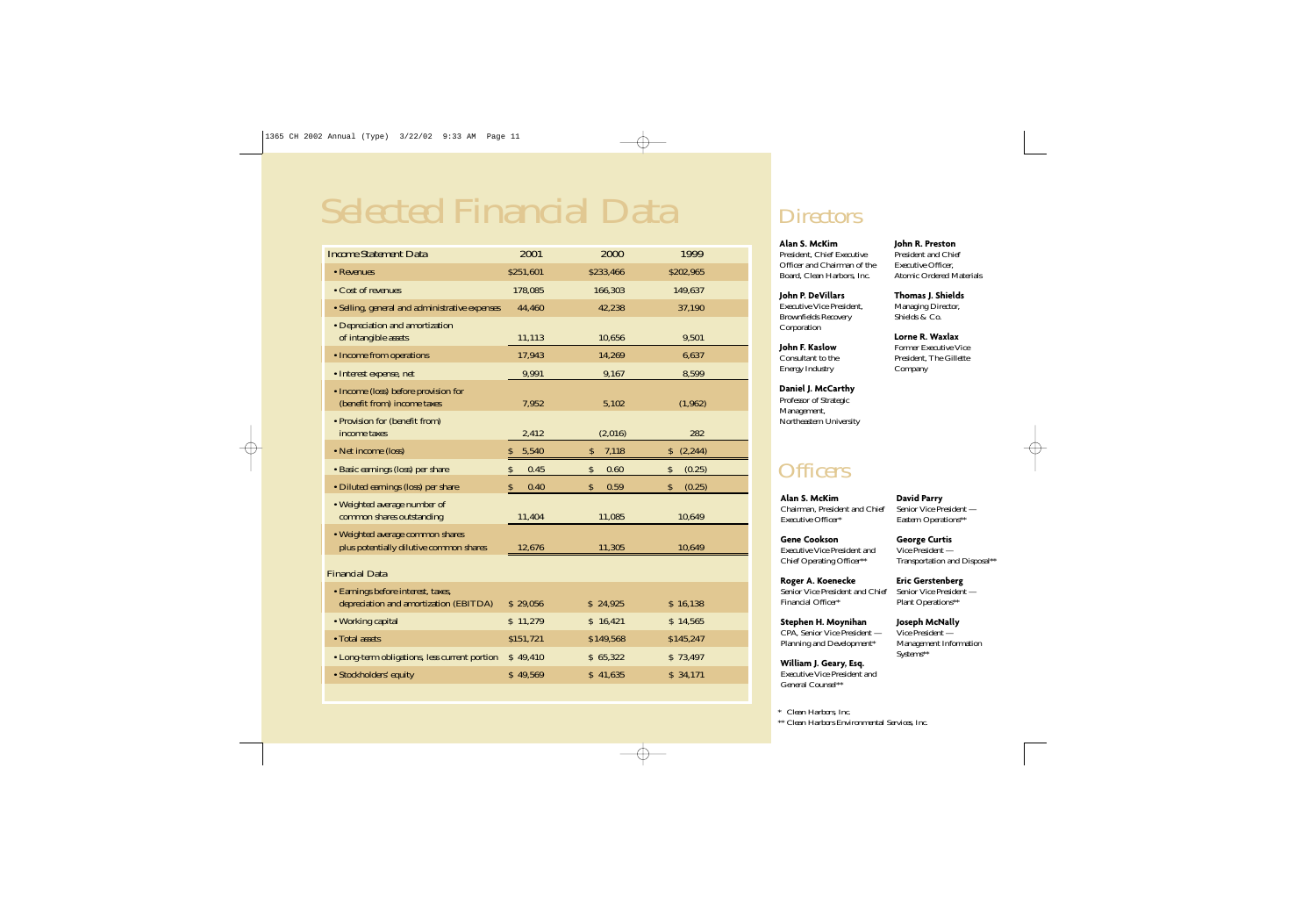## Shareholder Information

#### **Stock Listing**

The Company's common stock began trading publicly in the over-the-counter market on November 24, 1987, and was added to the NASDAQ National Market System effective December 15, 1987. The Company's common stock trades on the NASDAQ Stock Market under the symbol: CLHB. The following table sets forth the high and low sales prices of the Company's common stock for the indicated periods as reported by NASDAQ.

| <i>2001</i>           | High    | Low     | <i>2000</i>           | High    | Low     |
|-----------------------|---------|---------|-----------------------|---------|---------|
| <b>First Quarter</b>  | \$2.688 | \$1.531 | <b>First Quarter</b>  | \$4.250 | \$1.188 |
| <b>Second Quarter</b> | 2.860   | 2.080   | <b>Second Quarter</b> | 2.969   | 1.531   |
| <b>Third Quarter</b>  | 2.820   | 1.920   | Third Quarter         | 3.250   | 1.563   |
| <b>Fourth Quarter</b> | 4.900   | 2.160   | <b>Fourth Quarter</b> | 3.000   | 1.500   |

On February 27, 2002, there were 649 holders of record of the Company's common stock, excluding stockholders whose shares were held in nominee name.

The Company has never declared nor paid any cash dividends on its common stock and the Company is prohibited under its loan agreements from paying dividends on its common stock. In February 1993, the Board of Directors authorized the issuance of up to 156,416 shares designated as Series B Convertible Preferred Stock (the "Preferred Stock"), with a cumulative dividend of 7% during the first year and 8% thereafter, payable either in cash or by the issuance of shares of common stock. On February 16, 1993, 112,000 shares of Preferred Stock were issued in partial payment of the purchase price for the Cincinnati facility. Except for payment of dividends on the Preferred Stock, the Company intends to retain all earnings for use in the Company's business and therefore does not anticipate paying any cash dividends on its common stock in the foreseeable future.

#### **Safe Harbor Statement**

This annual report contains forward-looking statements, which are generally identifiable by use of the words "believes," "expects," "intends," "anticipates," "plans to," "estimates," "projects," or similar expressions. These forwardlooking statements are subject to certain risks and uncertainties that could cause actual results to differ materially from those reflected in these forward-looking statements. Readers should carefully review the risk factors described in documents the Company files from time to time with the Securities and Exchange Commission, including the Company's Annual Report on Form 10-K dated December 31, 2001. Readers are cautioned not to place undue reliance on forward-looking statements, which reflect management's opinions only as of the date hereof. The Company undertakes no obligation to revise or publicly release the results of any revision to these forwardlooking statements.

#### **Form 10-K**

Copies of the Company's annual report on Form 10-K for the year ended December 31, 2001, filed with the Securities and Exchange Commission on March 18, 2002, may be obtained without charge online at www.cleanharbors.com, or by writing to the Company at 1501 Washington Street, PO Box 859048, Braintree, MA 02185-9048, attention: Investor Relations, 781.849.1800, ext. 4191.

## **Annual Meeting**

10:00 a.m., April 24, 2002, The Seaport Ballroom, Seaport Hotel, One Seaport Lane, Boston, MA 02210

### **Auditors**

PricewaterhouseCoopers L.L.P., One International Place, Boston, MA 02110

### **Clerk of the Corporation**

C. Michael Malm, Esq., Davis, Malm & D'Agostine P.C.

### **Corporate Counsel**

Davis, Malm & D'Agostine P.C., One Boston Place, Boston, MA 02108

#### **Transfer Agent**

American Stock Transfer & Trust Company, 40 Wall Street, New York, NY 10005, 800.937.5449

#### **Corporate Headquarters**

Clean Harbors Environmental Services, Inc. 1501 Washington Street PO Box 859048 Braintree, MA 02185-9048 781.849.1800 www.cleanharbors.com

*Clean Harbors is an Affirmative Action/Equal Opportunity Employer.*